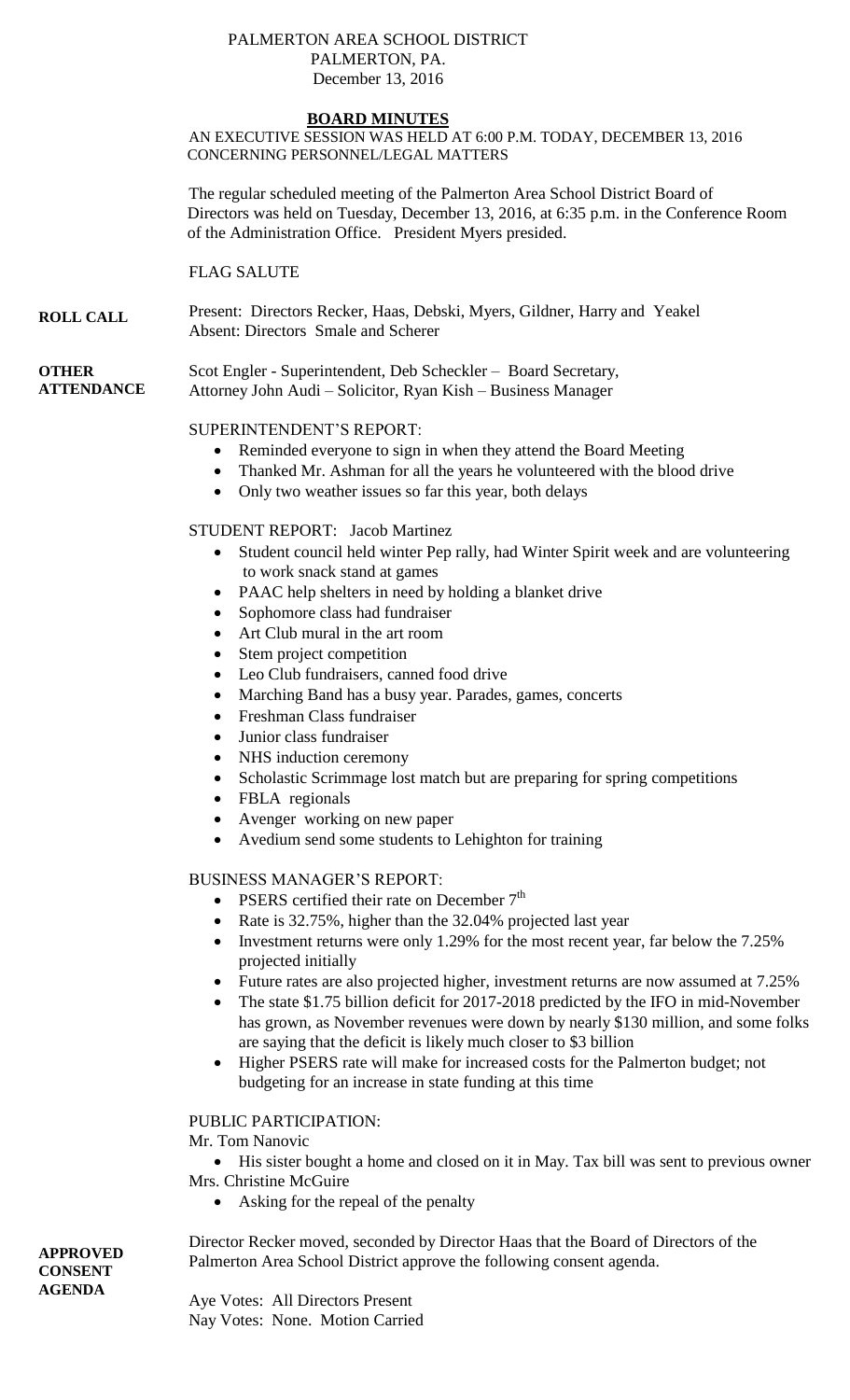# December 13, 2016 **Consent Agenda**

| <b>MINUTES</b><br><b>FINANCIAL</b><br><b>REPORTS</b>                        | Approve the minutes from the November 15, 2016 meeting                                                                                                      |                                                                                                                                                                                                     |                                                                                                                                                                                            |  |  |
|-----------------------------------------------------------------------------|-------------------------------------------------------------------------------------------------------------------------------------------------------------|-----------------------------------------------------------------------------------------------------------------------------------------------------------------------------------------------------|--------------------------------------------------------------------------------------------------------------------------------------------------------------------------------------------|--|--|
|                                                                             | Approve the financial reports listed below:                                                                                                                 |                                                                                                                                                                                                     |                                                                                                                                                                                            |  |  |
|                                                                             | TREASURER'S REPORTS: (attachment on file)<br><b>ACCOUNTS PAYABLE:</b> (attachment on file)<br><b>BUDGET TRANSFERS</b> (attachment on file)<br><b>GRANTS</b> |                                                                                                                                                                                                     |                                                                                                                                                                                            |  |  |
| <b>RELEASE</b><br><b>PAYMENTS FOR</b><br><b>ACCOUNTS'</b><br><b>PAYABLE</b> | Authorize the Superintendent & Business Manager to make and release payments for the<br>remaining December Accounts Payable.                                |                                                                                                                                                                                                     |                                                                                                                                                                                            |  |  |
| <b>LICENSE</b><br><b>AGREEMENT</b>                                          | License Agreement with The MT Pit LLC to use recording in live stage performance of<br>"Little Shop of Horrors" by the Palmerton HS Drama Club.             |                                                                                                                                                                                                     |                                                                                                                                                                                            |  |  |
| <b>SHORT TERM</b><br><b>SUBS</b>                                            | Approve Kristina Himmelwright as a short term sub anticipated from approximately January<br>16, 2017 for six weeks at the rate of pay of \$120/day.         |                                                                                                                                                                                                     |                                                                                                                                                                                            |  |  |
|                                                                             | Approve Tina Rothenberger as a short term sub anticipated from approximately January 3,<br>2017 for six weeks at the rate of pay of \$120/day.              |                                                                                                                                                                                                     |                                                                                                                                                                                            |  |  |
| <b>DISH ROOM</b><br><b>WORKER</b>                                           | Approve Kathryn Kunkle as the part time dishroom worker at Towamensing for 3 hours/day<br>at the rate of \$11.95/hour effective December 14, 2016.          |                                                                                                                                                                                                     |                                                                                                                                                                                            |  |  |
| <b>RETIREMENT</b>                                                           | Accept the retirement of Cynthia Kester from her position as administrative secretary,<br>effective June 30, 2017.                                          |                                                                                                                                                                                                     |                                                                                                                                                                                            |  |  |
| <b>LEAVE</b><br><b>EXTENSION</b>                                            | Approve the 40 day leave extension for Support Staff Employee #7724, effective December<br>13, 2016.                                                        |                                                                                                                                                                                                     |                                                                                                                                                                                            |  |  |
|                                                                             | Approve the following extracurricular positions for the 2016-2017 school year:                                                                              |                                                                                                                                                                                                     |                                                                                                                                                                                            |  |  |
| <b>EXTRA</b><br><b>CURRICULAR</b><br><b>POSITIONS</b>                       | <b>Dillon Masington</b><br><b>Rodney Strohl</b><br>Nicole Boccia<br>Melissa Hoffman<br>Phil Acker<br>Suzanne Lynn                                           | <b>Volunteer Wrestling Coach</b><br>1/2 Assistant Softball Coach<br>1/2 Assistant Softball Coach<br>1/2 Assistant Softball Coach<br>1/2 Assistant Softball Coach<br><b>Volunteer Softball Coach</b> | Volunteer<br>Stipend pending contract negotiations<br>Stipend pending contract negotiations<br>Stipend pending contract negotiations<br>Stipend pending contract negotiations<br>Volunteer |  |  |

Approve the following extracurricular positions for the 2017-2018 school year:

| Chris Walkowiak        | <b>Head Football Coach</b>          |   |
|------------------------|-------------------------------------|---|
| <b>Austin Cseh</b>     | <b>Assistant Football Coach</b>     |   |
| Mike Falcone           | <b>Assistant Football Coach</b>     | S |
| <b>Zach Freed</b>      | 1/2 Assistant Football Coach        | S |
| <b>Ryan Connell</b>    | 1/2 Assistant Football Coach        |   |
| Fred Lesher            | <b>Assistant Football Coach</b>     | S |
| <b>Brian Recker</b>    | <b>Volunteer Football Coach</b>     | V |
| <b>Avery Weber</b>     | <b>Volunteer Football Coach</b>     | V |
| Jiovanni Rodrigues     | <b>Volunteer Football Coach</b>     | 7 |
| <b>Ryan Sharkazy</b>   | Head Boys' Soccer Coach             | S |
| <b>Richard Roselli</b> | 1/2 Asst Boys' Soccer Coach         | S |
| <b>Trevor Sherman</b>  | 1/2 Asst Boys' Soccer Coach         |   |
| <b>James Bunting</b>   | Volunteer Boys' Soccer Coach        | S |
| <b>Taryn Burke</b>     | <b>Head Field Hockey Coach</b>      | S |
| JessicaFerndinad       | Asst. Field Hockey Coach            | S |
| Kim Seiler             | J. High Field Hockey Coach          | S |
| Devon Smith            | Volunteer Field Hockey Coach        | J |
| Pat Frank              | Volunteer Field Hockey Coach        | V |
| <b>Heather Long</b>    | Volunteer Field Hockey Coach        | J |
| Tara Frantz            | <b>Volunteer Field Hockey Coach</b> | J |
|                        |                                     |   |

Itipend pending contract negotiations Itipend pending contract negotiations Itipend pending contract negotiations Itipend pending contract negotiations Itipend pending contract negotiations Itipend pending contract negotiations Volunteer

- Volunteer
- Volunteer

Itipend pending contract negotiations Itipend pending contract negotiations tipend pending contract negotiations Itipend pending contract negotiations Itipend pending contract negotiations Itipend pending contract negotiations Itipend pending contract negotiations Volunteer

Volunteer

Volunteer

Volunteer